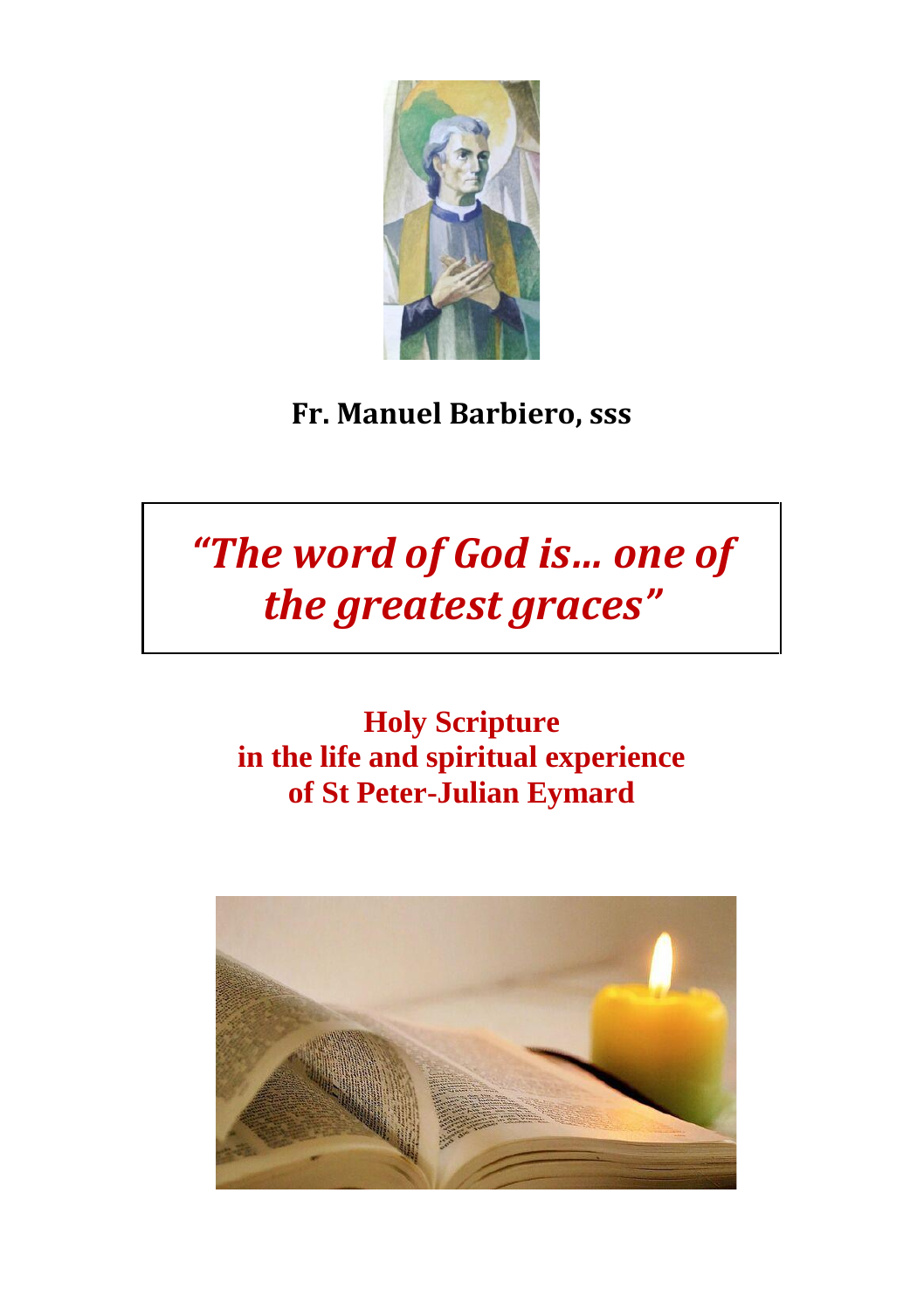Original text in Italian English translation: **MICHAEL GAUDOIN-PARKER** Italy, February 2022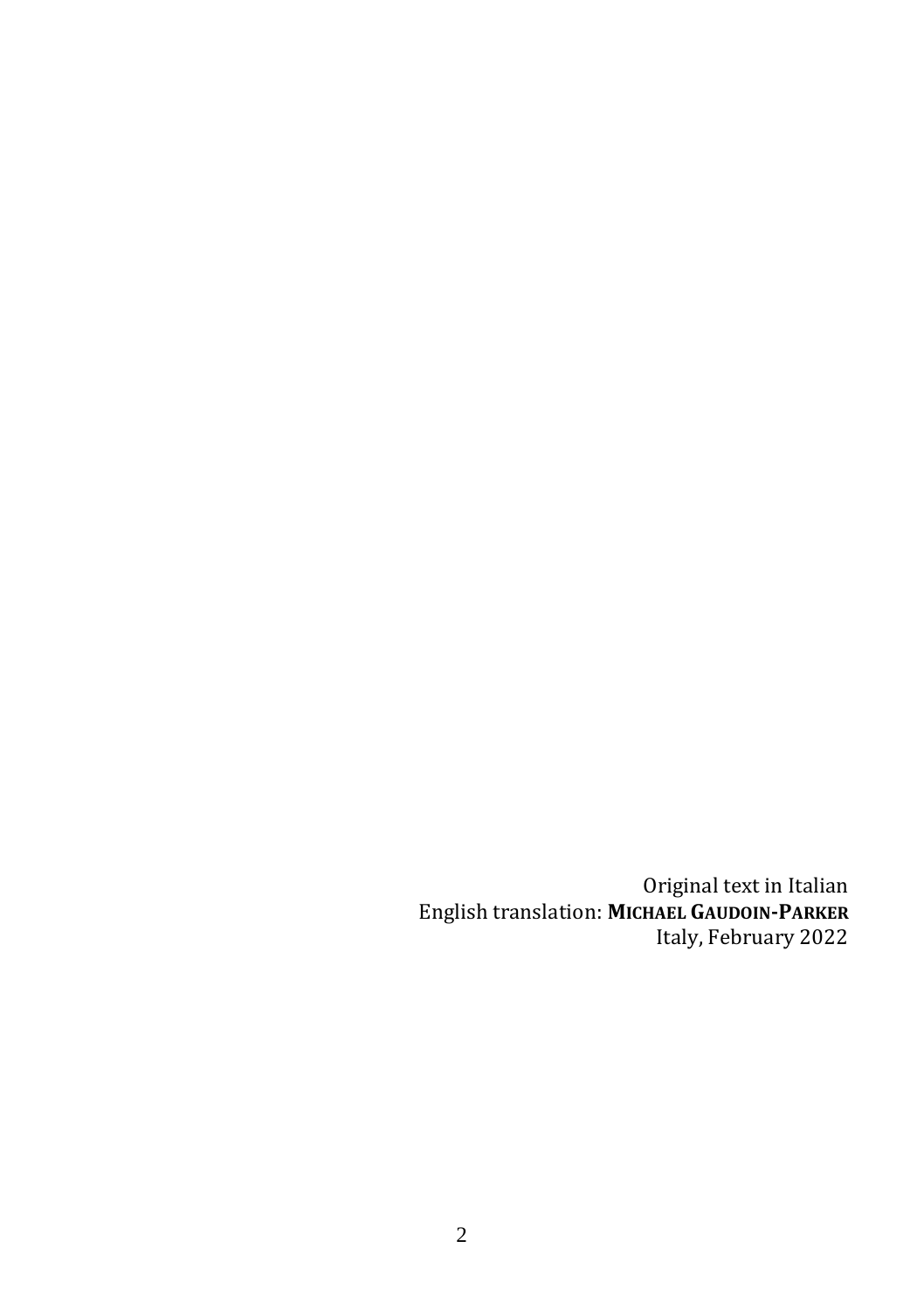Dear Charismatic Eymardian Family!

"Father Eymard is revealed as a mystic nourished by the Word of God!"

As a true Easter gift, we place this important contribution from our Blessed Sacrament brother, Father Manuel Barbiero sss. into your hands. Inspired by the Apostolic Letter in the form of the *Motu Proprio APERUIT ILLIS* of our Holy Father Pope Francis, of 30 September 2019, which inaugurated the SUNDAY OF THE WORD OF GOD, Fr. Barbiero presents us a rich reflection on the power and importance of the Bible in the life and mission of Father Eymard.

We know how much Father Eymard studied and meditated on the Word of God throughout his life. The fruits of this intimacy he had with the Word can be seen in all his writings where quotations from the Bible abound as the basis of his teaching. We can say that Father Eymard's biblical formation, acquired through his self-taught method, was the great impetus enabling him to go beyond the Eucharistic *devotionalism* of his time, while it led him to a Eucharistic witness and mission that founded his charismatic identity and his three foundations.

Make the most of these reflections presented here, to enrich the times of meetings, studies, community retreats and formation meetings. Those feeling motivated by this text are encouraged to produce new studies and reflections and share them with us, thereby fostering the spiritual and missionary growth of our Charismatic Eymardian Family.

Our gratitude to Father Barbiero and greetings to all Blessed Sacrament Brothers and Sisters.

Fr Eugênio BARBOSA MARTINS, sss *Superior General*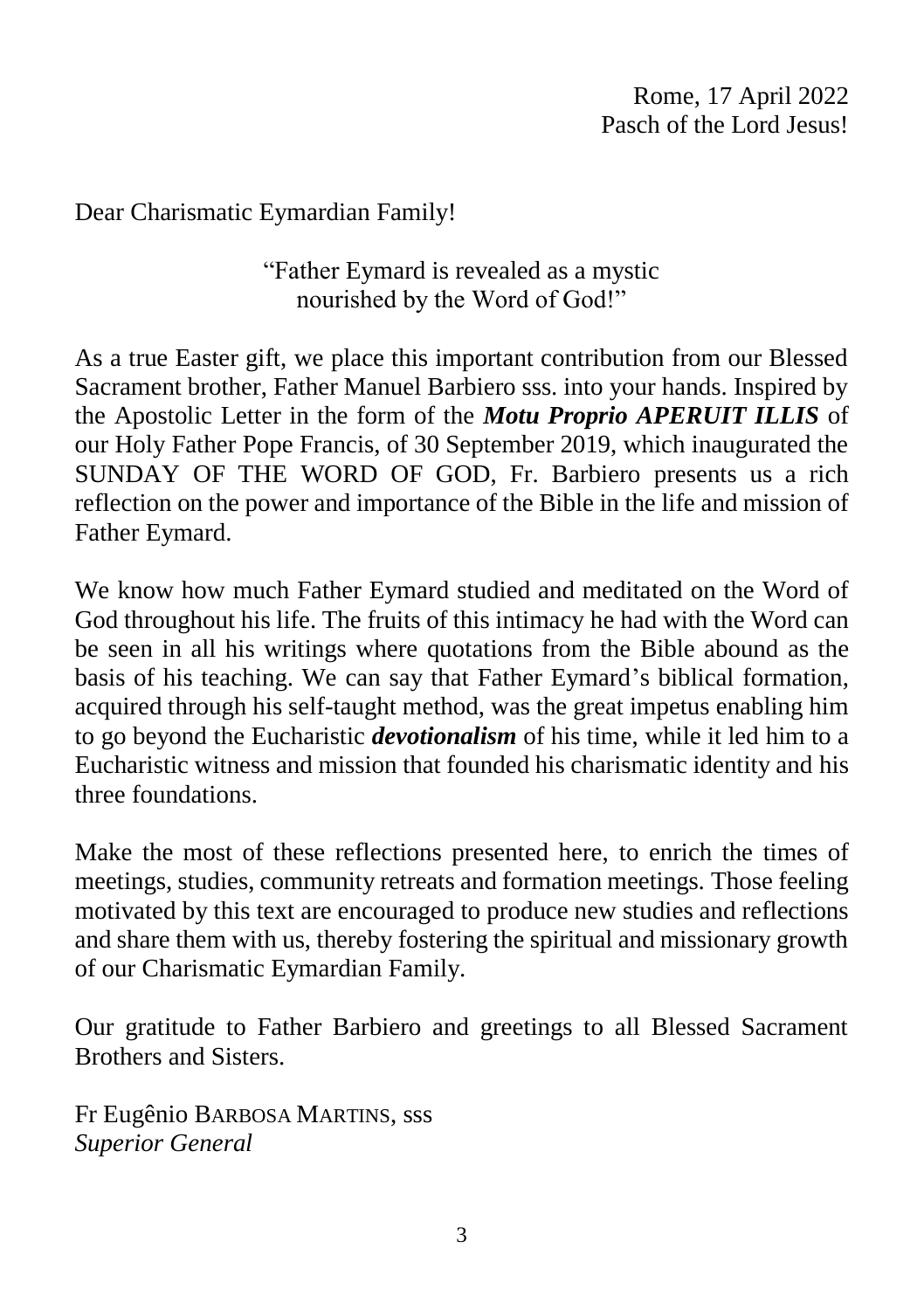#### **Psalm 1**

Blessed is the man who walks not in the counsel of the wicked,

nor stands in the way of sinners, nor sits in the seat of scoffers; but his delight is in the law of the Lord, and on his law he meditates day and night. He is like a tree planted by streams of water, that yields its fruit in its season, and its leaf does not wither. In all that he does, he prospers. The wicked are not so, but are like chaff which the wind drives away. Therefore the wicked will not stand in the judgment, nor sinners in the congregation of the righteous; for the Lord knows the way of the righteous, but the way of the wicked will perish.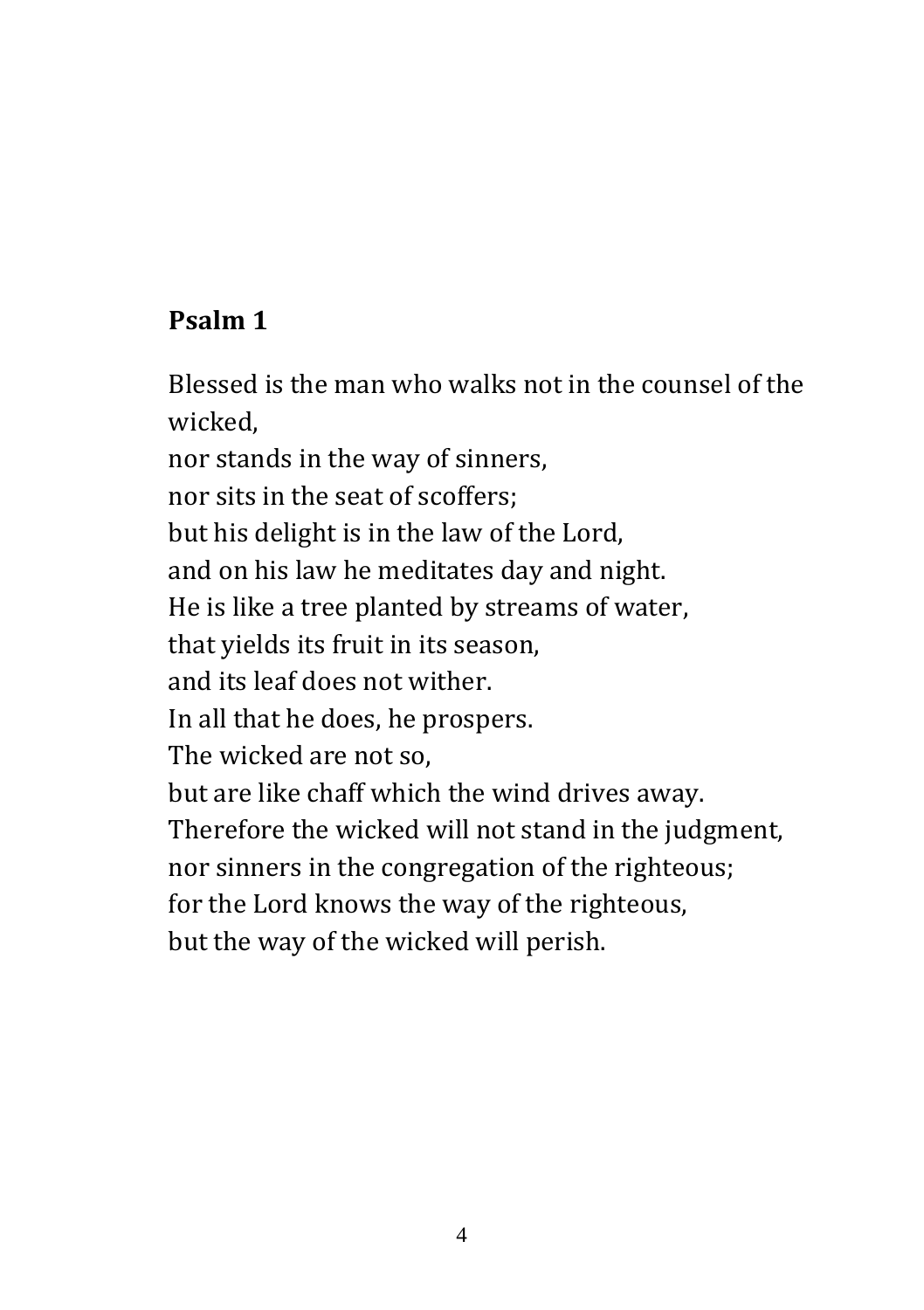The Word of God has, today, a most important place in the life of our Christian communities and of every disciple of Jesus Christ. We recall that in the month of October 2008 a Synod was held in Rome on the theme: "The Word of God in the Life and Mission of the Church." Indeed, the Church is rooted in the Word of God, from which it springs and lives.

"It must be acknowledged" – wrote Pope Benedict XVI in the post-synodal Apostolic Exhortation *Verbum Domini* (30 September 2010), – "that in recent decades ecclesial life has grown more sensitive to this theme, particularly with reference to Christian revelation, the living Tradition and sacred Scripture. Beginning with the pontificate of Pope Leo XIII, we can say that there has been a crescendo of interventions aimed at an increased awareness of the importance of the word of God and the study of the Bible in the life of the Church, culminating in the Second Vatican Council" ( n.3).

On 30 September 2019, the liturgical memorial of St Jerome, at the beginning of the sixteenth-hundred anniversary of his death, Pope Francis published an Apostolic Letter in the form of a motu propria entitled *Aperuit illis* ("He opened their minds to understand the Scriptures" – Lk 24:45), by means of which he established that "the Third Sunday in Ordinary Time is to be devoted to the celebration, study and dissemination of the word of God" (n. 3).

Father Eymard lived in an epoch in which a great importance was not being accorded to the Word of God, especially in the Catholic Church. But we can state truly that the Word of God constantly nourished his life. In his writings, in his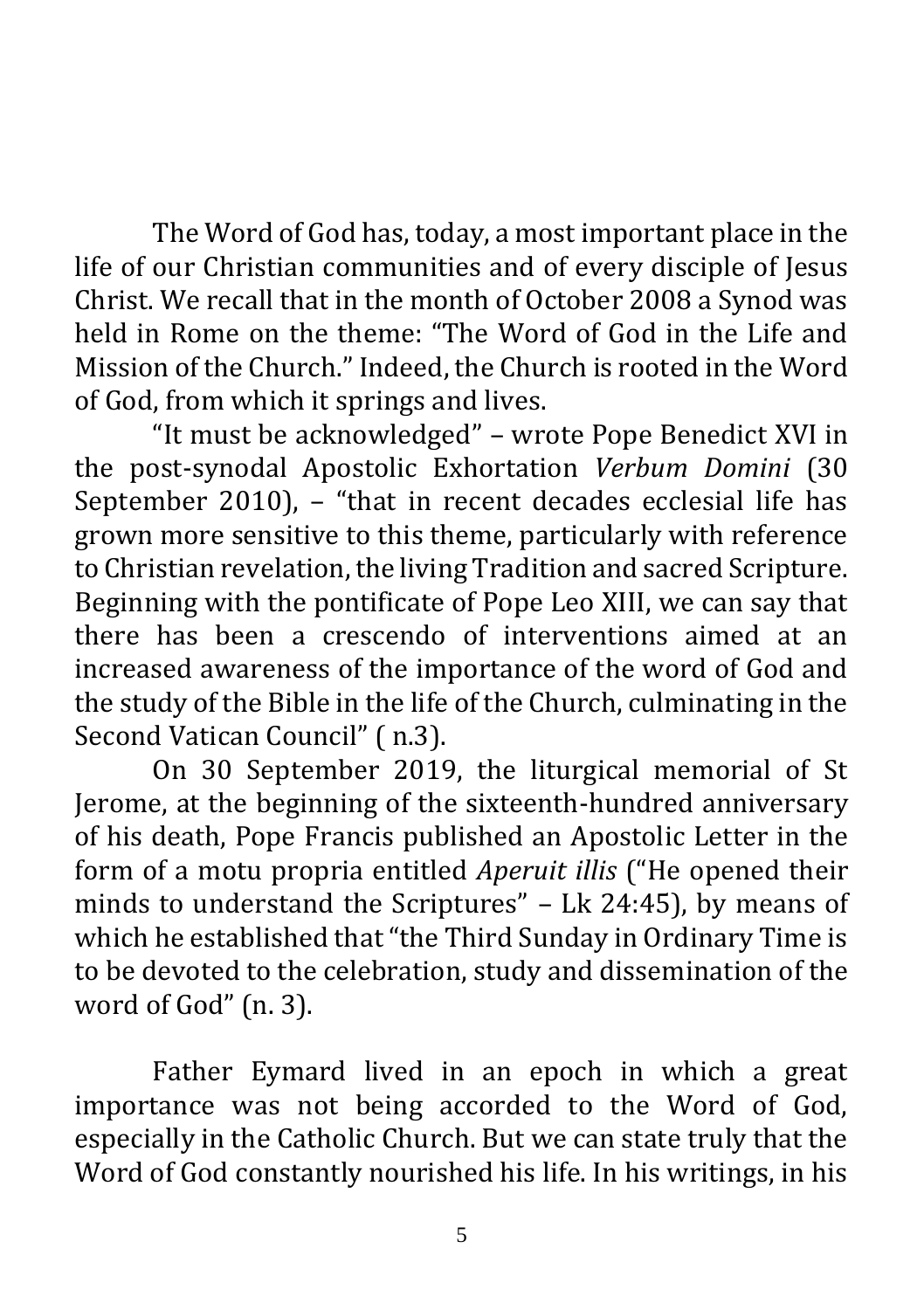notes, in his preaching, he systematically used biblical quotations, showing that he had a great familiarity with the Word of God. He is thus revealed as a mystic nourished by the Word of God.

In the "Complete Works" 17,830 biblical references have been identified.**<sup>1</sup>**

On 2 March 1861, during the annual retreat, Father Eymard stated: "*Let us thank our Lord Jesus Christ for all the graces he has poured upon us so far, and particularly that of receiving his divine word*" (PR 12,1). And again: "*The word of God is a grace, and it is one of the greatest graces*" (PG 17,3).

## *The Word of God in Father Eymard's life*

Father Eymard was always attentive in listening to God in his Word. We find this attentiveness to God speaking in the Scripture, already at the beginning of his priestly ministry. In his notes at the time of the retreat in preparation for priestly ordination, in July 1834, he wrote: "always have a phrase from Holy Scripture at hand, some passage from Holy Scripture" (NR 7,5). This represents a valuable help about being always absorbed in a holy and useful manner.

As a priest in the diocese of Grenoble, Peter-Julian devoted great importance to the Scriptures; during a week of retreat at the shrine of Our Lady of Laus, in June 1837, he noted: "*He will meditate his law day and night* [Ps 1:2]. A priest who spends one day without reading Scripture has wasted that day" (21 June 1837, NR 9,7).**<sup>2</sup>** Outlining a rule of life for a priest, he

**<sup>1</sup>** At the end of this reflection there is provided a list of the main references to the Sacred Scriptures.

**<sup>2</sup>** Failing to pay attention to the Sacred Scripture seems to have been a recurrent problem in Father Eymard's time. As a Marist religious he indicated: "Today, another reproach is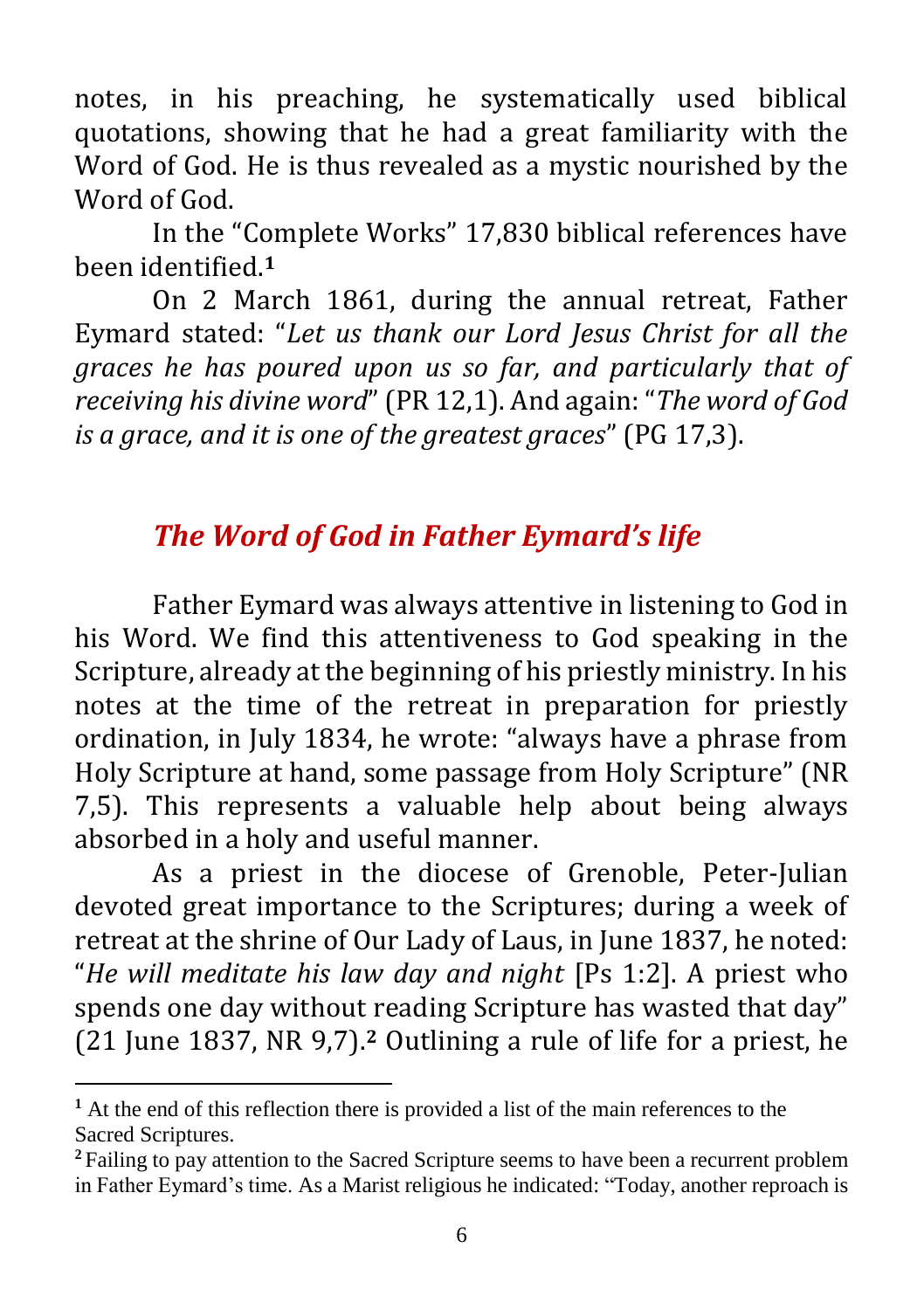wrote: "Every day, read attentively and in an orderly way, at least two chapters of the Sacred Scriptures" (Rule of life for a priest, NP 34,1).

When he was a young parish vicar, he set out for himself methods for reading Sacred Scripture: every book of the Bible will be started and finished; the Old and New Testaments will be read together; a notebook will accompany the reading to record the difficulties encountered and then find a solution.

*"Sacred Scripture must be read during the course of the year, using the pure Latin text. Take note of the difficulties that are met and resolve all of them on the fixed day of the each week (on Monday); this will prevent cutting into this precious study; and, in order to organize things, a separate notebook will be carefully kept. (…) The historical books, the Prophets (the choice of some books of Wisdom) etc., will not be broken up, but finished once they are started. (…) The order will that found in the Vulgate (it will open the day). (…) For the study of Sacred Scripture, the Old and New Testaments will not be divided, that is, 3 chapters from the Old and 1 from the New (...) the Psalms will not be included in the year-long course, they are treated separately*" (March 1837, NV 3,33).

As parish priest of Monteynard, he wrote: *"We must use the doctrine of the Fathers: it is the Gospel explained; the same for the history of the saints: it is the Gospel put into practice; the same for profane history, but like mushrooms: very few and well-timed; the same for natural history, for comparisons, etc. In order of important, the Scriptures rank first: it is the foundation of the building*" (7 January 1839, NV 11,2)**3**.

made against the clergy; they say: the young clergy know everything, except the Bible and its theology – a reproach they really deserve" (PM 9,11).

<sup>&</sup>lt;sup>3</sup> A text from the Second Vatican Council may be cited as echoing this assiduous relationship to Scripture: "Therefore, all the clergy must hold fast to the Sacred Scriptures through diligent sacred reading and careful study, especially the priests of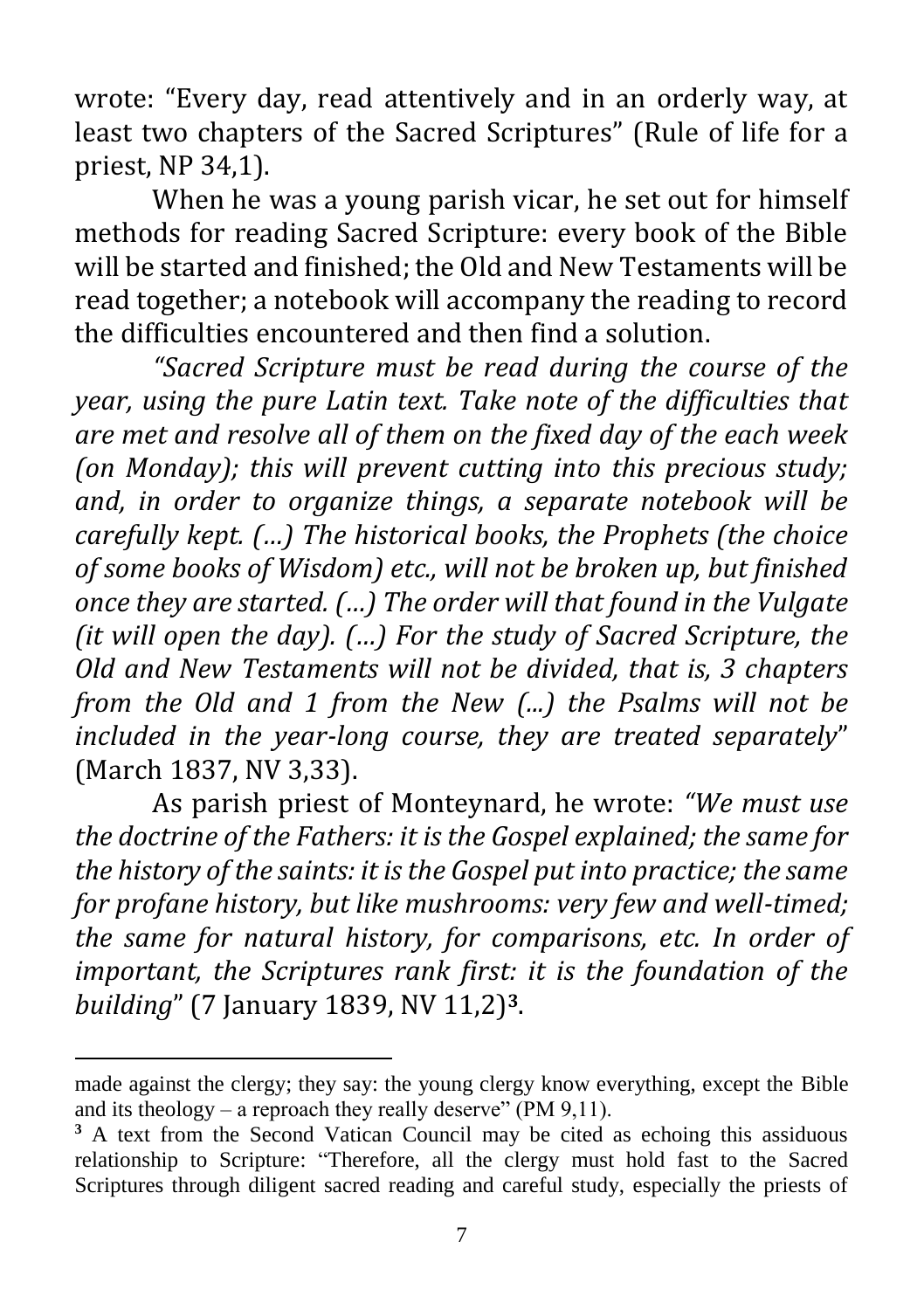Father Eymard's written statement we find in this period seems to me very interesting: *"All Scripture must be read in the same spirit that dictated it. With humility, with simplicity, and with faith*" (NV 3,34). For this passage recalls what the Second Vatican Council stated in the Constitution on Revelation: "Holy Scripture must be read and interpreted in the sacred spirit in which it was written" (DV 12).

Pope Francis himself refers to this number of the document *Dei Verbum*: '"The work of the Holy Spirit has to do not only with the formation of sacred Scripture; it is also operative in those who hear the word of God. The words of the Council Fathers are instructive: sacred Scripture is to be "read and interpreted in the light of the same Spirit through whom it was written' (*Dei Verbum*, 12). God's revelation attains its completion and fullness in Jesus Christ; nonetheless, the Holy Spirit does not cease to act" (*Aperuit illis*, n. 10). And he adds: "'When sacred Scripture is read in the light of the same Spirit by whom it was written, it remains ever new'" (*idem*, n. 12).

After entering the Marists, during the Corpus Christi procession on 25 May 1845, while carrying the Blessed Sacrament Father Eymard asked the Lord to give him the spirit of the letters of "*that great lover of Jesus Christ*," St Paul, and made the commitment to read at least two chapters from them daily.

A little later, it was always St Paul who inspired Father Eymard in preaching on the excellence of the Word of God, as he put it: "Saint Paul indicates for us the excellence of the apostolic

Christ and others, such as deacons and catechists who are legitimately active in the ministry of the word. This is to be done so that none of them will become "an empty preacher of the word of God outwardly, who is not a listener to it inwardly" since they must share the abundant wealth of the divine word with the faithful committed to them, especially in the sacred liturgy" (DV 25).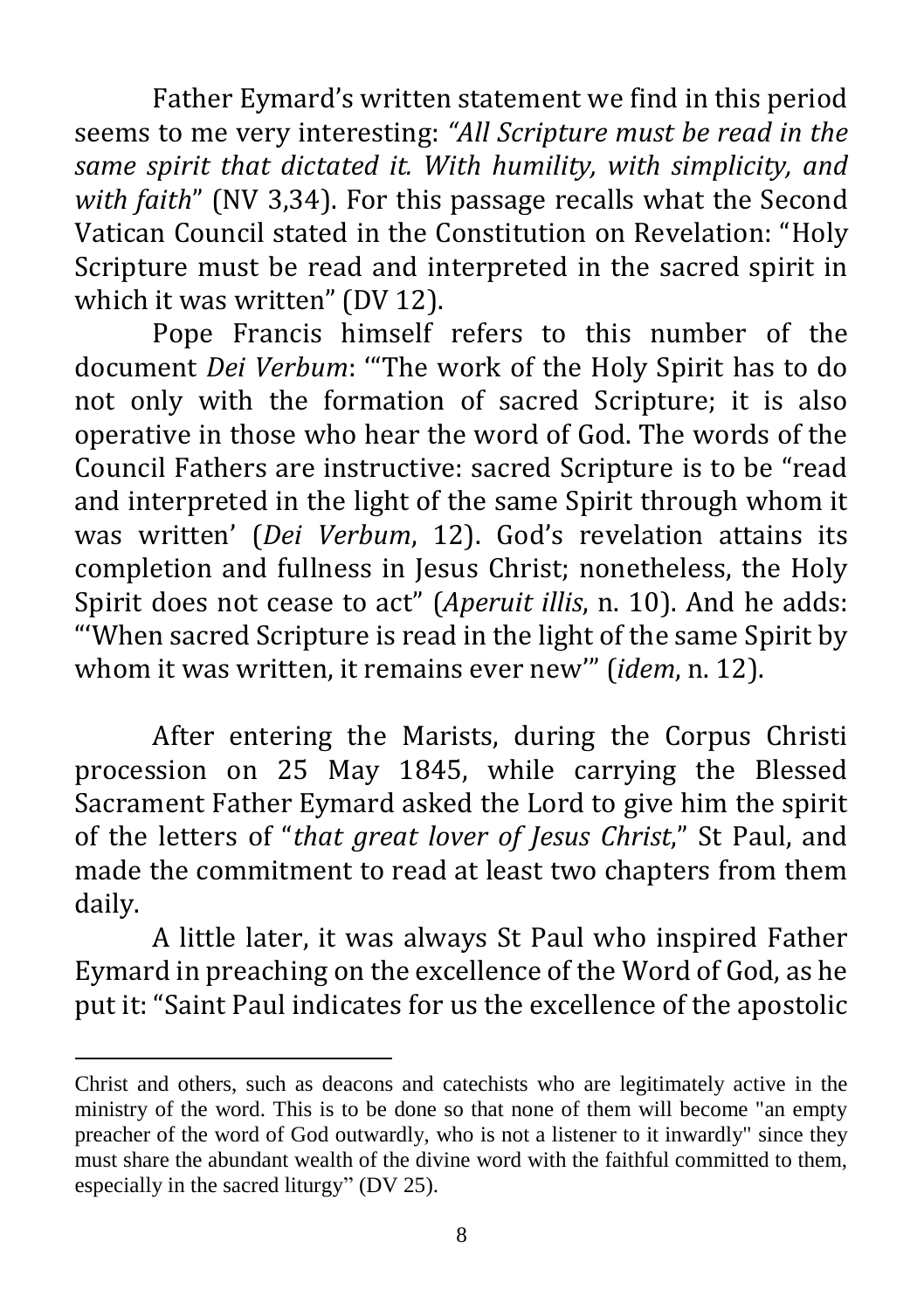word with these three words: 'It is the word of God, a living and effective word' [cf. He 4,12]" (PG 15,1). In this sermon Father Eymard would develop the three characteristics of Scripture: the apostolic word is the Word of God, a word of life, an efficacious word (cf. PG 15,2-6).

We shall return to this point later.

The Word of God nourished Father Eymard during his spiritual journey. We can recall another important moment of his life.

Father Eymard was in Rome (November 1864–March 1865) concerning the great matter of acquiring the house considered as the site of the Cenacle in Jerusalem and to request permission to found a community of the Congregation there, where according to tradition the Eucharist had been instituted.

As the matter dragged on. Father Eymard took advantage to undertake a personal spiritual retreat during the time available, deciding to spend it at the Redemptorist monastery, near the basilica of St Mary Major. He remained there for sixtyfive days.

The Word of God of the liturgy of the day, the feast of the conversion of St Paul (25 January), began the retreat, opening the door with the question: "What shall I do, Lord?" (Acts 22:10)

Father Eymard set himself to listen to the Holy Spirit addressing him in his life.

We can detect a double movement, like an ebb and flow. Sometimes Father Eymard starts from a Scripture text on which he meditates and sometimes it is the Word of God that nourishes and confirms his own insights. At other times he puts together texts on the same theme. He feeds on the Word that he quotes by heart. The texts that he prefers are from the psalms, the prophet Isaiah, the gospels, in particular Saint John, and Saint Paul.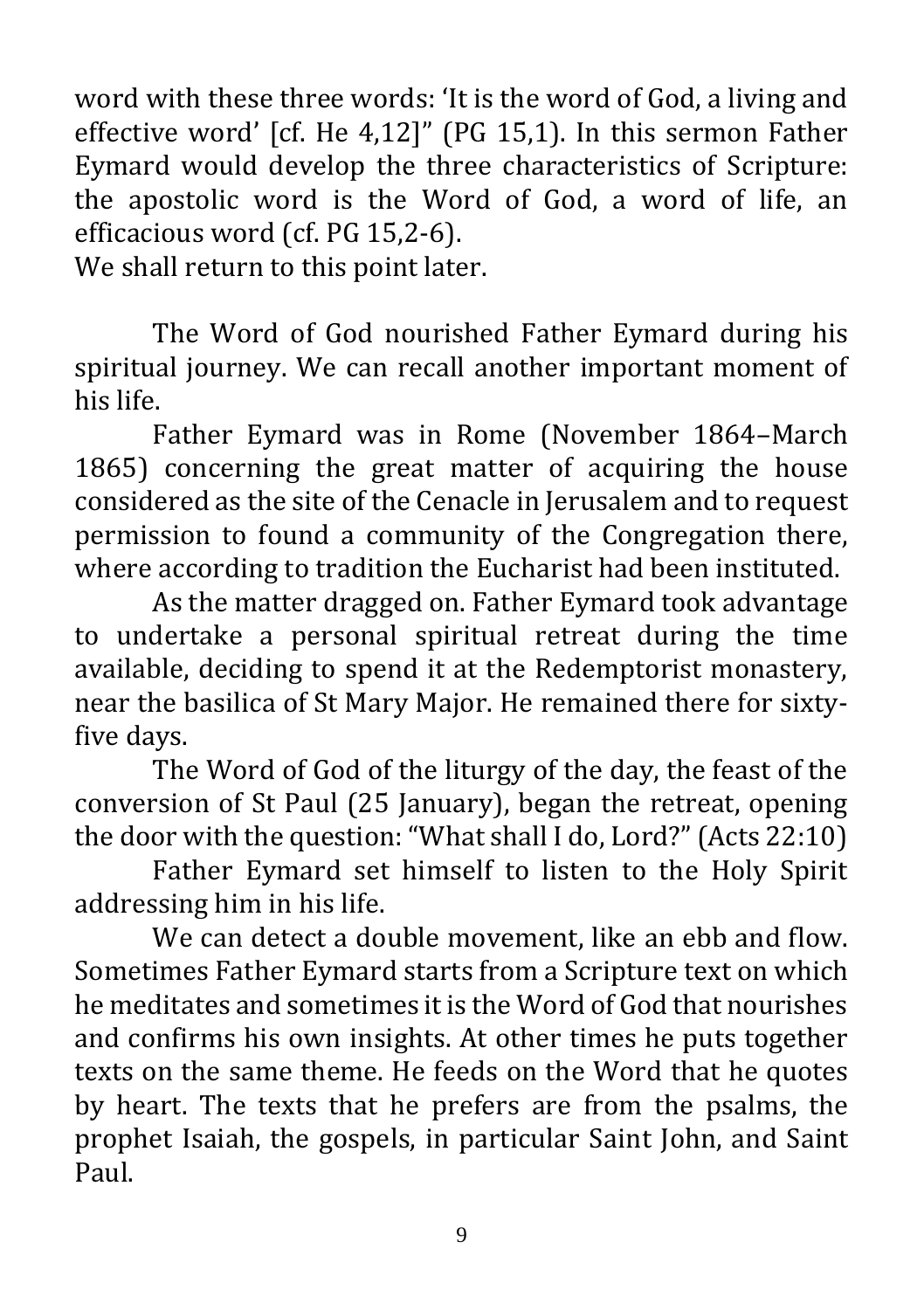Apart from St Paul, who enters the scene already on the first day, other biblical figures illuminate his path: Abraham who leaves his homeland and is ready to sacrifice his son Isaac; Jacob always on route, the Servant of the Lord, the family of Nazareth, Mary at the time of the Incarnation and Saint Joseph, father, guide and protector, the one hundred and forty-four thousand who follow the Lamb on Mount Zion.

In the meditation on 24 February, Father Eymard reflects on the Word of God (cf. NR 44,63).

The Word of God is Jesus Christ, who himself is the Word, the Word of the Father. "[Our Lord] was the Word of the Father, *Verbum Patris*(cf. Rev 19:13). He repeated this divine word with respect: it is divine and holy. He repeated this divine word with love, for it was a grace, *the words that I speak to you are spirit and life* (Jn 6:63). He repeated it with authority, for it was meant to sanctify the world, to create it anew in the light of truth, to rekindle it in the fire of love, and to judge it one day. *Did not our hearts burn within us while He talked to us on the road?* (Lk 24:32). The word of Jesus is spirit and life (Jn 6:63) it is allpowerful. *If My words abide in you, ask whatever you ask and it shall be done for you* (Jn 15:7). *He spoke and it came to be* (Ps 33:9). The words of Jesus Christ were the rays of this sun of truth. *I am the light of the world* (Jn 8:12). They were light in the midst of darkness."

Father Eymard was not satisfied only to listen to God, to his Word. Through the action of the Holy Spirit, he understood that he had to allow this word to dwell in him until he became transformed and himself become the word of Christ for others: "That is what I must be for my brethren and my neighbor: the verbum Christi (cf. Col 3:16). That is what the Apostles were. *For it will not be you who speak but the Spirit of your Father speaking through you* (Mt 10:20). *The Holy Spirit will teach you all things*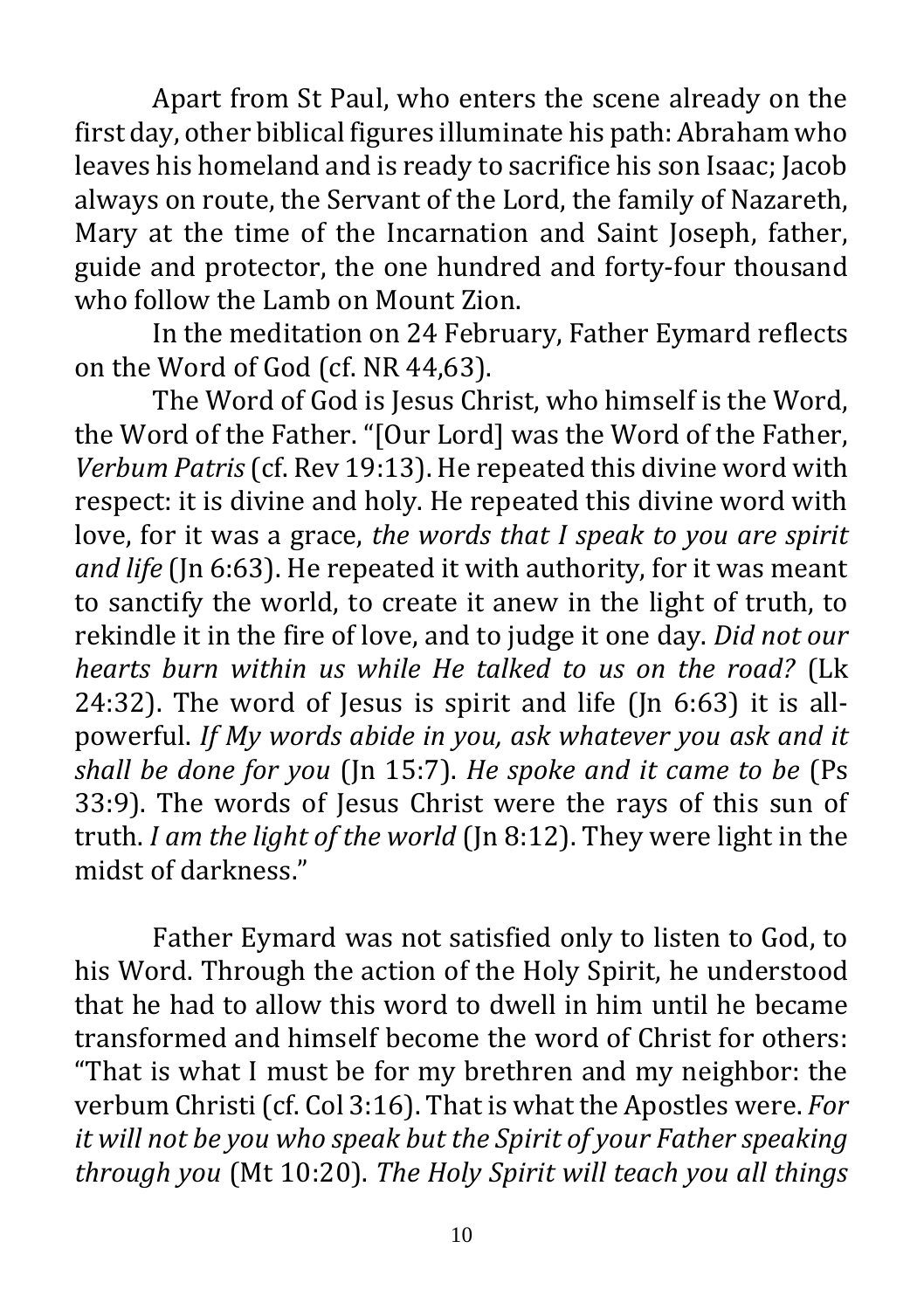*and bring to your remembrance all that I have said to you* (Jn 14:26). Saint Paul: *Let the word of Christ dwell in your hearts* (Col 3:16). I must therefore listen to this interior word of Jesus Christ, understand and repeat it, listen to it with faith, accept it with respect and love, transmit it with fidelity and confidence, with meekness and power."

The action of the Word of God is never separated from the Holy Spirit's action. The Spirit, a gift of the Father, acts in us, brings about a revolution, a new creation, and a new birth. Father Eymard continues:

"Our Lord did only the actions which the Heavenly Father commanded and determined to the last detail, - *I do nothing on my own authority* [cf. Jn 8:28], (…) And why then should not I, His apprentice, do what He does, the way He does it, and for the reason He does it? (…) But that calls for a change of command, of leadership, of principle; a. revolution is in order, one of sheer power that resorts to fire and chains and brings about the death of the 'old self'. How should I proceed? - *The Holy Spirit will come upon you* [Lk 1:35] *and will clothe you with power from on high*; [Lk 24:49]."**<sup>4</sup>**

Father Eymard concludes this meditation by committing himself: "to read the word of God with a very deep respect and to pronounce with affection the liturgical prayers of Holy Church, inspired as they are by the Holy Spirit; it is the prayer of the Holy Spirit offered by His spouse" (NR 44,63).

Towards the end of his life (April 1868) the Word of God, read, meditated, prayed, and lived, becomes an experience of resurrection.

**<sup>4</sup>** The connection of these two verses is interesting, the first concerning Mary, the second the apostles.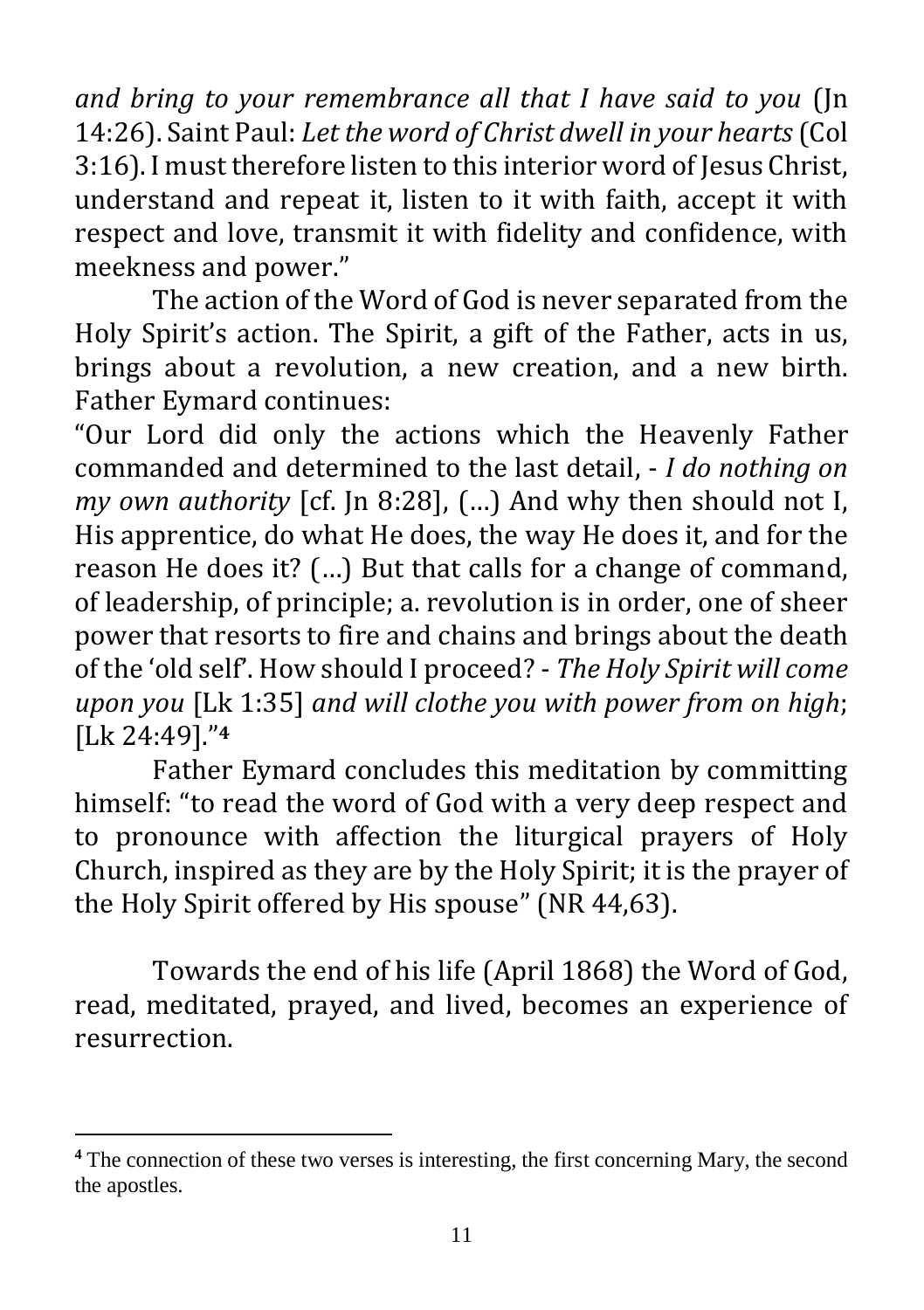After a period in which he experienced God's silence, a long night of faith, Father Eymard rediscovered the God of love who speaks to him. God manifests himself, grants him "a hearing of mercy", bestows on him the grace of prayer, speaks to him, reveals himself, offers him proof of his love, because he treats him as "as a bosom friend" (NR 45,1).

This experience of God's friendship recalls in some way what the Second Vatican Council declared: "The invisible God (see Col 1:15; 1 Tim 1:17) out of the abundance of His love speaks to men as friends (see Ex. 33:11; Jn 15:14-15) and lives among them (see Bar. 3:38), so that He may invite and take them into fellowship with Himself" (*Dei Verbum*, n. 2).

God manifests his love by addressing men; his word creates a covenant, friendship, and communion.

## *The Word of God and Eucharist*

In his preaching Father Eymard relates the Word of God to the Eucharist.

Jesus Christ"has incarnated and personified himself in his truth, and the word that reveals this adorable truth becomes his second body." In this passage Father Eymard quotes Tertullian ("When the Son of God gave us his living word, he also called it his flesh"), then Origen, who said that the Word that nourishes souls is a kind of second body with which the Son of God has clothed himself: "The bread that God the Word affirms to be his body, is the Word that nourishes souls" (PG 14,16). **5**

Father Eymard demonstrates his thorough understandding about the "two tables," the table of the Word and that of the

**<sup>5</sup>** At the bottom of the page, someone else wrote this commentary: "I find this wonderful; (...) the word is like the host, Jesus Christ is hidden under the species of the word, as under the species of bread."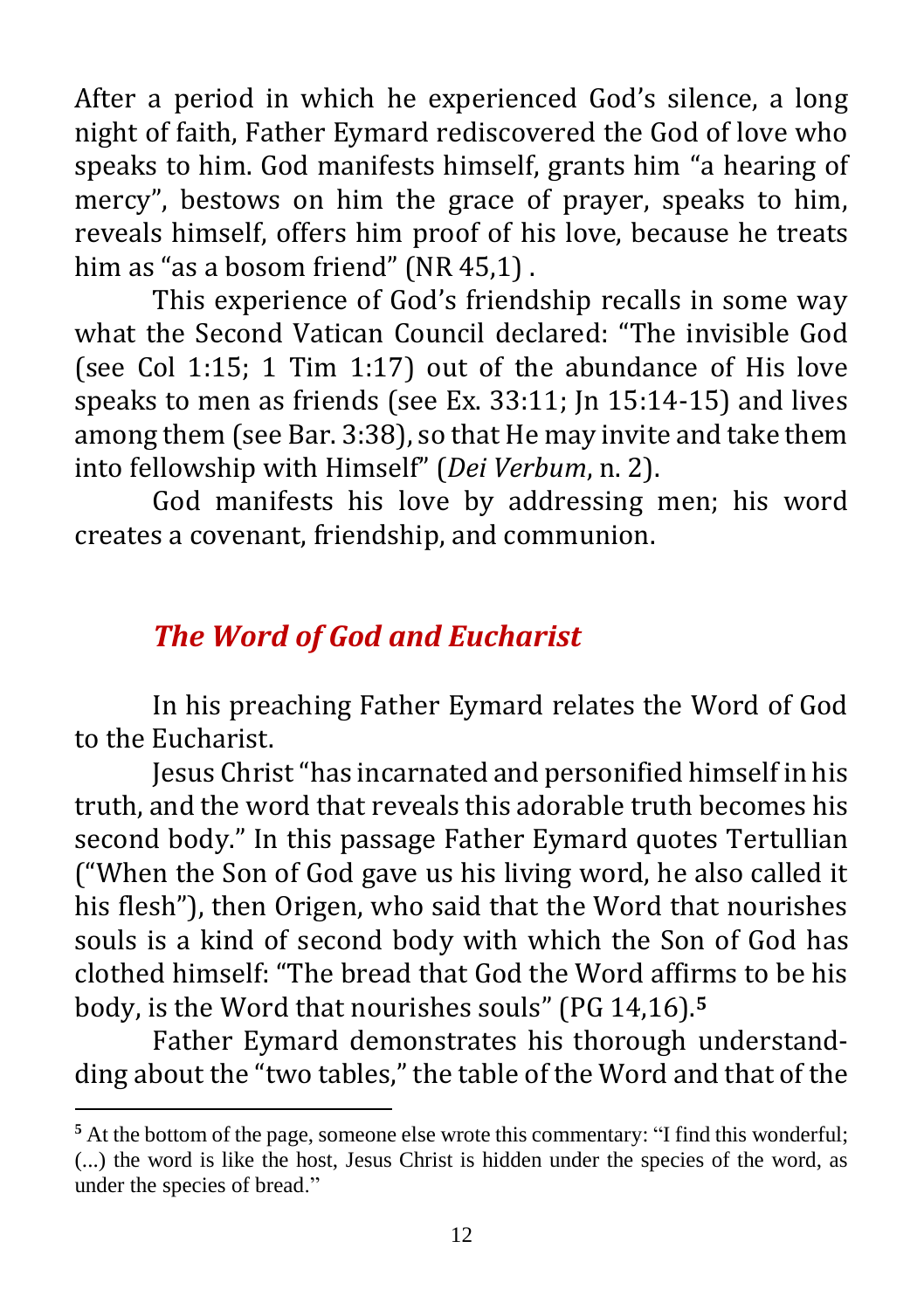Eucharist. The Eucharist and the Word give us the whole person of Christ.

"In the pulpit of truth, he proclaims his law, and on the altar he sanctions it in his blood. Here, Jesus Christ has himself adored in the truth of his body, while there he has himself recognized in the truth of his doctrine. From one and the other of these two tables, he distributes to the children of God a heavenly food: on the altar, by the efficacy of the Holy Spirit and by some mystical words that make us tremble as we think of them, the gifts that are presented are transformed into the body of our Lord Jesus Christ; here, by the same Spirit and by the power of the divine word, the faithful of Jesus Christ are to be secretly transformed, in order to become his body and his members" (PG 14,17).

The Word of God is worthy of our respect and our love; to it is due the same reverence and the same love as is given to the Body of Christ.

"This divine word, my brothers, is therefore worthy of our respect and our love, and our gratitude to God should be great. Ah! Let us be careful not to desecrate it, because, as St Augustine says, 'the one who neglects the word of God is as guilty as the one who deliberately allows the body of Jesus Christ to fall to the ground'. (…) And why? Because, says this great Doctor, the word of God deserves from us as much respect as the body of Jesus Christ (Sermo. 300, n° 2)" (PG 14,18).

Hence he concludes: "Love this divine word, my brothers, (…). Listen to this sacred word with faith, (…). Imitate Mary, who meditated constantly the divine words …" (PG 14,18).

Benedict XVI, in the Apostolic Exhortation *Verbum Domini*, recalls that "the profound unity of word and Eucharist is grounded in the witness of Scripture (cf. Jn 6; Lk 24), attested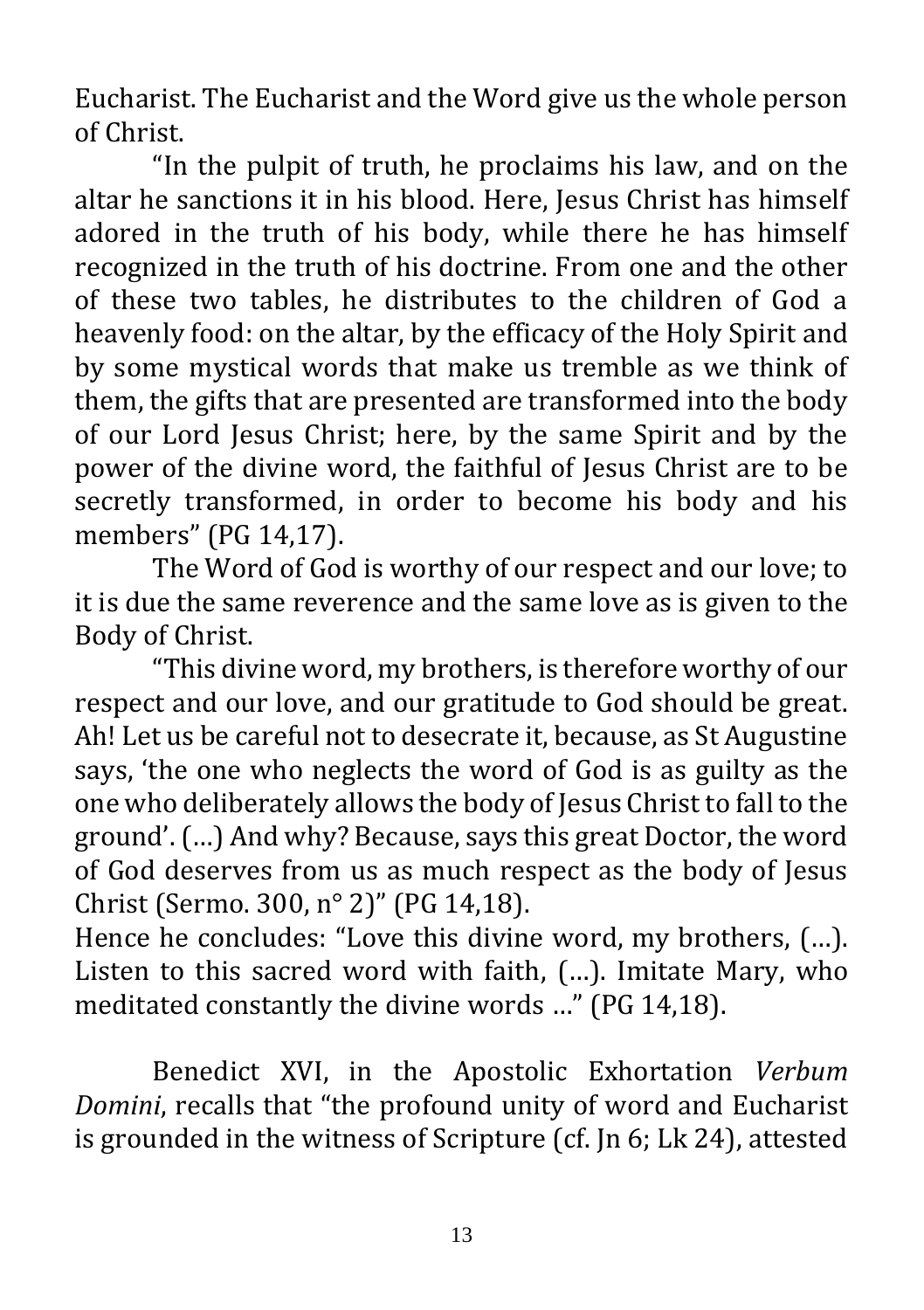to by the Fathers of the Church, and reaffirmed by the Second Vatican Council" (n. 54).

Furthermore, he states: "Word and Eucharist are so deeply bound together that we cannot understand one without the other: the word of God sacramentally takes flesh in the event of the Eucharist. The Eucharist opens us to an understanding of Scripture, just as Scripture for its part illumines and explains the mystery of the Eucharist. Unless we acknowledge the Lord's real presence in the Eucharist, our understanding of Scripture remains imperfect. For this reason 'the Church has honoured the word of God and the Eucharistic mystery with the same reverence, although not with the same worship'" (n. 55).

Pope Francis, in *Aperuit illis* (n. 8), stated: "The journey that the Risen Lord makes with the disciples of Emmaus ended with a meal. The mysterious wayfarer accepts their insistent request: 'Stay with us, for it is almost evening and the day is now far spent' (Lk 24:29). They sit down at table, and Jesus takes the bread, blesses it, breaks it and offers it to them. At that moment, their eyes are opened, and they recognize him (cf. v. 31). This scene clearly demonstrates the unbreakable bond between sacred Scripture and the Eucharist. As the Second Vatican Council teaches, 'the Church has always venerated the divine Scriptures as she has venerated the Lord's body, in that she never ceases, above all in the sacred liturgy, to partake of the bread of life and to offer it to the faithful from the one table of the word of God and the body of Christ' (DV 21)."

#### *The Word of God is alive and effective*

I have already mentioned that Father Eymard, taking his cue from Saint Paul, had spoken of the Word of God as a living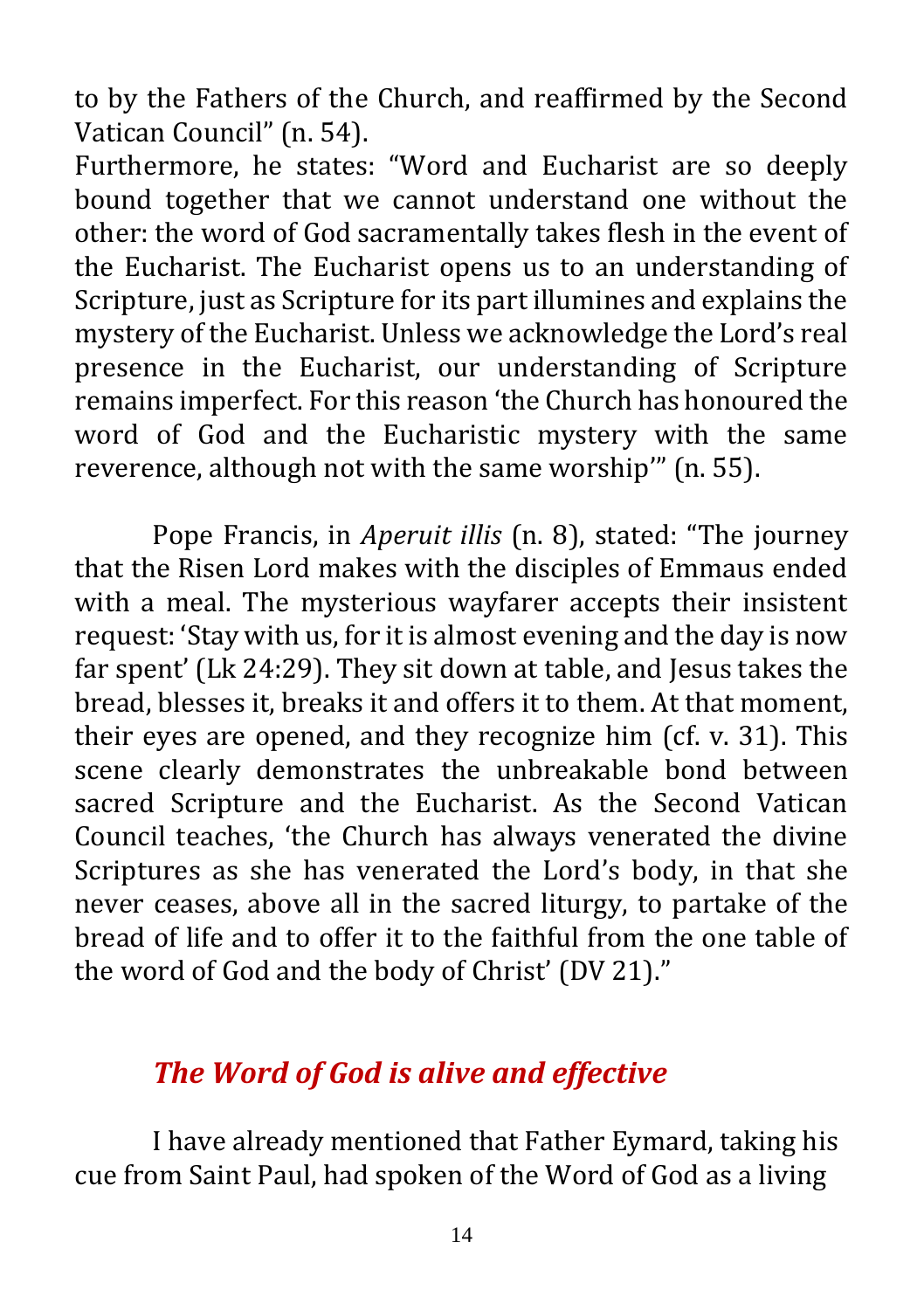word that is life-giving. It is not a sterile word, a dead word, but a word that contains the beginning, the very wellspring of life.

To recall some of his statements. "The divine word – the object of scandal and folly for the ungodly – is for the chosen ones, for us, the strength of God. It is our most precious treasure and the delight of our life. Ah! Jesus Christ used to say: Happy those who listen to the word of God and practice it [Lk 11:28]; they have found eternal life" (PG 15,1).

What makes the Word of God a living word "is that it is not a sterile word, a dead word, but it is a living word that contains the principle of life. What makes this apostolic word living? It is the grace that it contains, and that becomes the principle of our life. It is through this word of truth that God has given us birth as children of God, says St James c. 1: *He wanted to give us birth through a word of truth* [Jas 1:18]. It is this word that infuses in us the gift of faith, develops it, and nourishes it: *Faith is born from preaching, and preaching comes from the word of Christ* [Rm 10:17]. It is this word that St Augustine calls so well as the vehicle of grace. And this explains the mysterious words of Jesus Christ: 'The words that I have given you are spirit and life' (Jn 6:63), 'he who listens to my word has eternal life' (Jn 5:24)" (PG 15,4).

#### *The Word of God in spiritual direction*

The Word of God has a great importance even in the counsels Father Eymard imparted to persons who approach him as a spiritual guide. He invited them to read "*a bit more often*" the Holy Scriptures to love them.

"There is only one thing for you to do in order not to regress, but to advance; it is to give yourself to the spiritual life, to the life of recollection, to meditative readings, like Sacred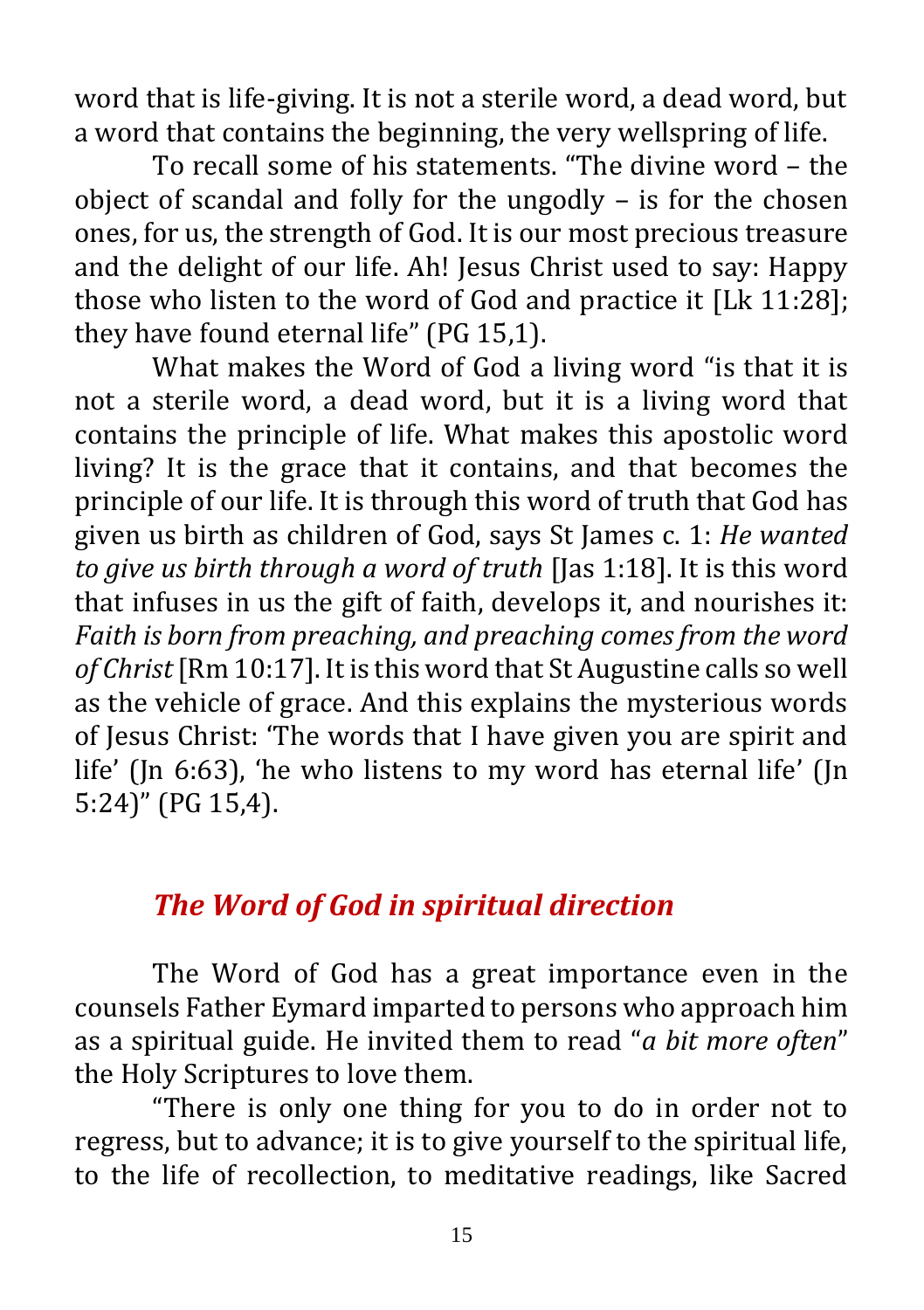Scripture; you really ought to read it a little more often; buy the Bible of Carrieres. Keep this principle of life in mind; you will be happy in God's service only by an interior life of prayer and love" (letter to Natalie Jordan, 4 December 1863, CO 1323).

Father Eymard gives a precise indication about the version of the Bible: that of Carrières. Luigi Carrières, a priest of the Oratory, born in Angers in 1662 and died in 1717, became famous because of his literal Commentary on all the books of the Bible. It was an entirely new attempt of its kind, being an endeavour to explain the biblical text and put it within the reach of the simple faithful.

Giving directions about the monthly retreat, he writes to a person: "Love to read Sacred Scripture; this reading helps the soul aspire toward God, feeds it, keeps it delightfully occupied" (letter to Mrs Maréchal, 25 October 1866, CO 1859).

"I advise you to read sacred scripture often, both the Old and the New Testaments, and also whatever you can find in French from St. Bernard, St. Bonaventure, St. Jerome, such as his Letters. Read them; they will really help you. We must listen to the word of God in its divine source" (letter to Virginie Danion, 24 February 1867, CO 1924).

In preaching to the seminarians of the major seminary of Digne, he quoted the declarations of two Councils regarding the Holy Scriptures: "Sacred Scripture Council of Cologne: May the Holy Bible never leave their hands [and may they apply themselves to understand it]. Conc. [Aachen \[Aix-la-Chapelle\]](https://en.wikipedia.org/wiki/Aachen) can. 2: The ecclesiastical doctor must shine both in his doctrine and in his life. In fact, doctrine without life makes him proud, and life without doctrine makes his useless" (PE 11,3).

In the Constitutions, Father Eymard, setting out instructions regarding studies to religious and to those who exercise the ministry of preaching and confessions, recalls the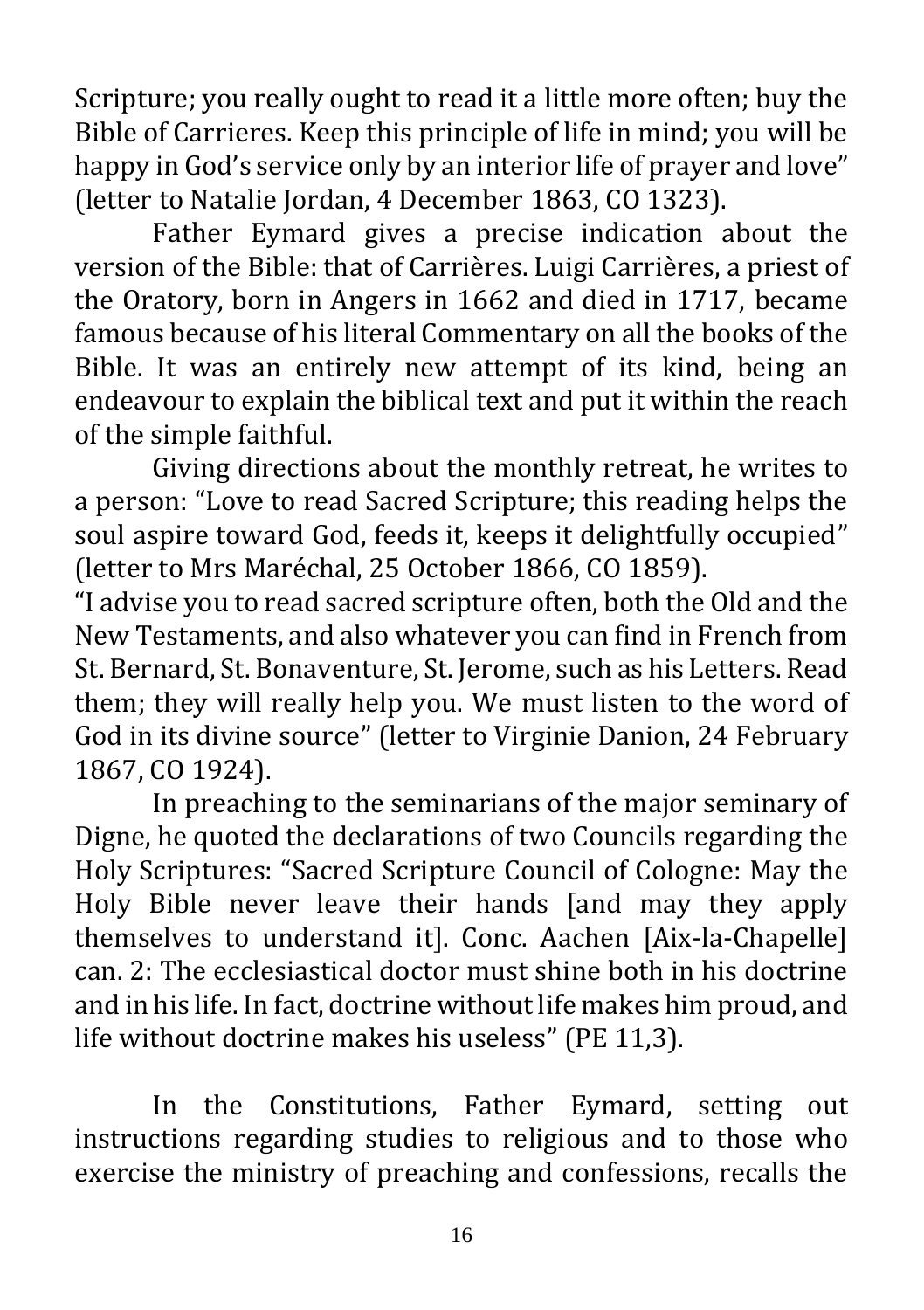importance of reading and meditating on Sacred Scripture, by which one must be nourished in order to fulfil one's service well. **6**

Finally, Sacred Scripture contains an inexhaustible treasure from which are drawn fitting words for prayer: "That's what scholars do: they take a text of Sacred Scripture and find there abundant material to praise the Good Lord; or choose some beautiful passage from St. John in the Apocalypse like: Glory, honour, and power to the Lamb that was slain [cf. Rev 5:12-13], etc. This pleases the Good Lord; we honour him by using the words that he himself inspired" (conference to the Servants of the Blessed Sacrament, 10 November 1866, PS 620,4).

### *Conclusion*

A witness stated that Father Eymard's respect for the Holy Scriptures was remarkable: "He always carried on him the Gospel of Saint John." **<sup>7</sup>**

Father Eymard did not know an expression of modern exegesis, the "ipsissima verba Iesu" (Jesus' exact words), but he said: "when you find words that the Saviour has pronounced, say them with love, adoration, and almost kneeling! They were conceived, eaten, and digested by God. I know a holy man who carried on his heart, copied by hand, all the words that Jesus Christ had pronounced" (25 June - PP 63,4).

Today we practise the method of the "Lectio divina". One point of this method is called "ruminatio" [chewing over]. Though he did not know this method, but Father Eymard spoke

**<sup>6</sup>** Cf. RR 78,14 78,25 78,26 79,2.

**<sup>7</sup>** This gospel of Saint John can be seen in the permanent Expo at La Mure. Its frayed edges give the impression of how frequently Father Eymard read this gospel.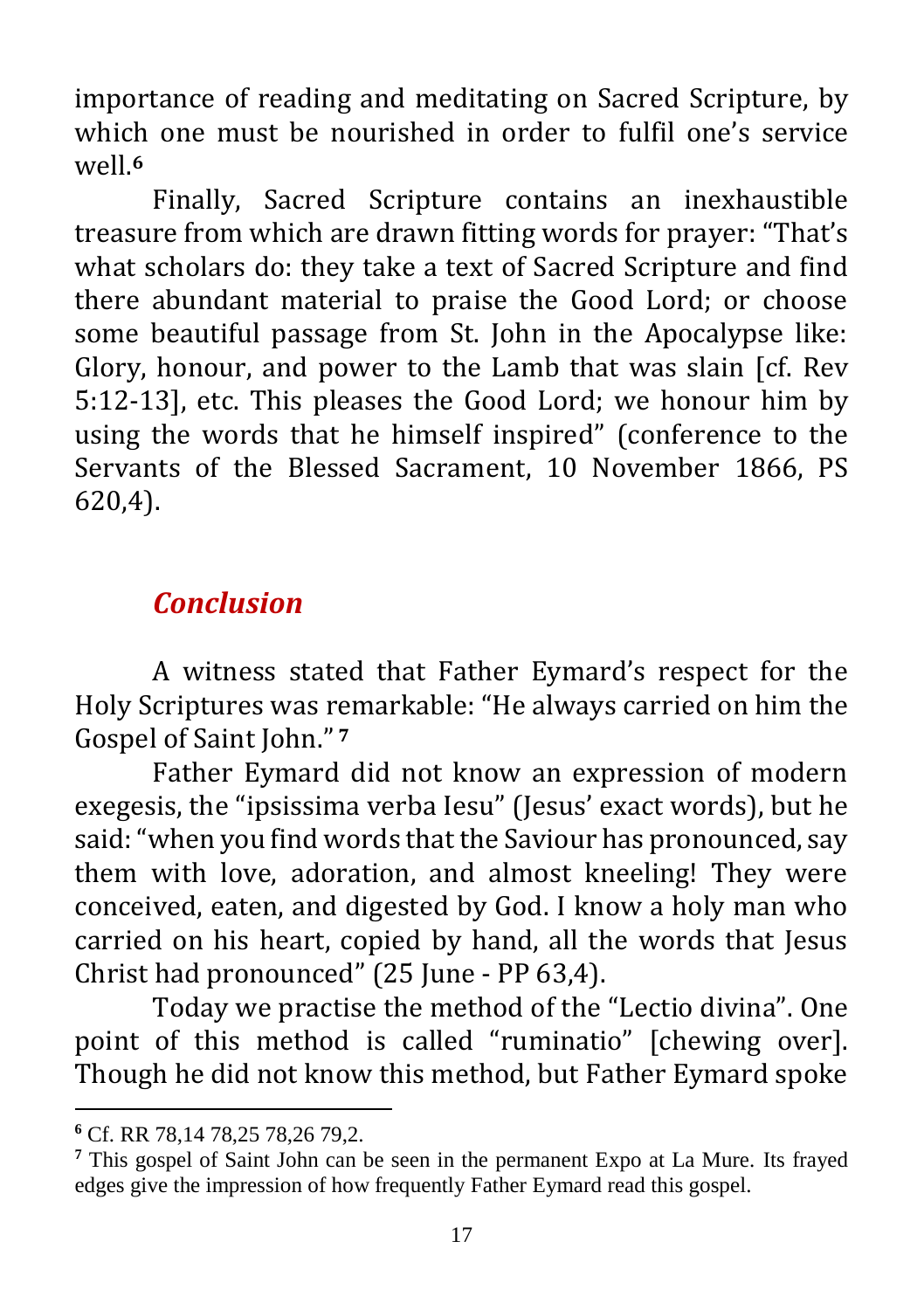in a meditation to the Sister Servants of the Blessed Sacrament about "ruminating":

"*You must always reflect (…). Look at what our Lord said at the Last Supper: If you remain in me and my words remain in you, reflect upon them, digest them, whatever you want will be done (cf. He. 15:7). How will this take place? Look at the Blessed Virgin: And Mary kept all these things in her heart (cf. Lk. 2:19,51), that is to say, she pondered them as if to see and savour them in her heart, if you wish, because the word of God is life, to be laid hold of. Reflect then, as Mary did. (…). And that's why the soul which always reflects upon this word of God has an intrinsic, inexhaustible supply*" (PS 641,8).

*Fr Manuel Barbiero sss*

Malmantile, February 5, 2022

Abbreviations used in the writings of Fr. Eymard (*Œuvres Complètes)*:

- **CO** Correspondence
- **NP** Personal notes
- **NR** Retreats and personal Notes
- **NV** Notes of the *Vade mecum*
- **PE** Preaching to ecclesiastics
- **PG** Preaching
- **PP** Public Preaching
- **PR** Preaching to SSS Religious
- **PS** Preaching to SSS Servants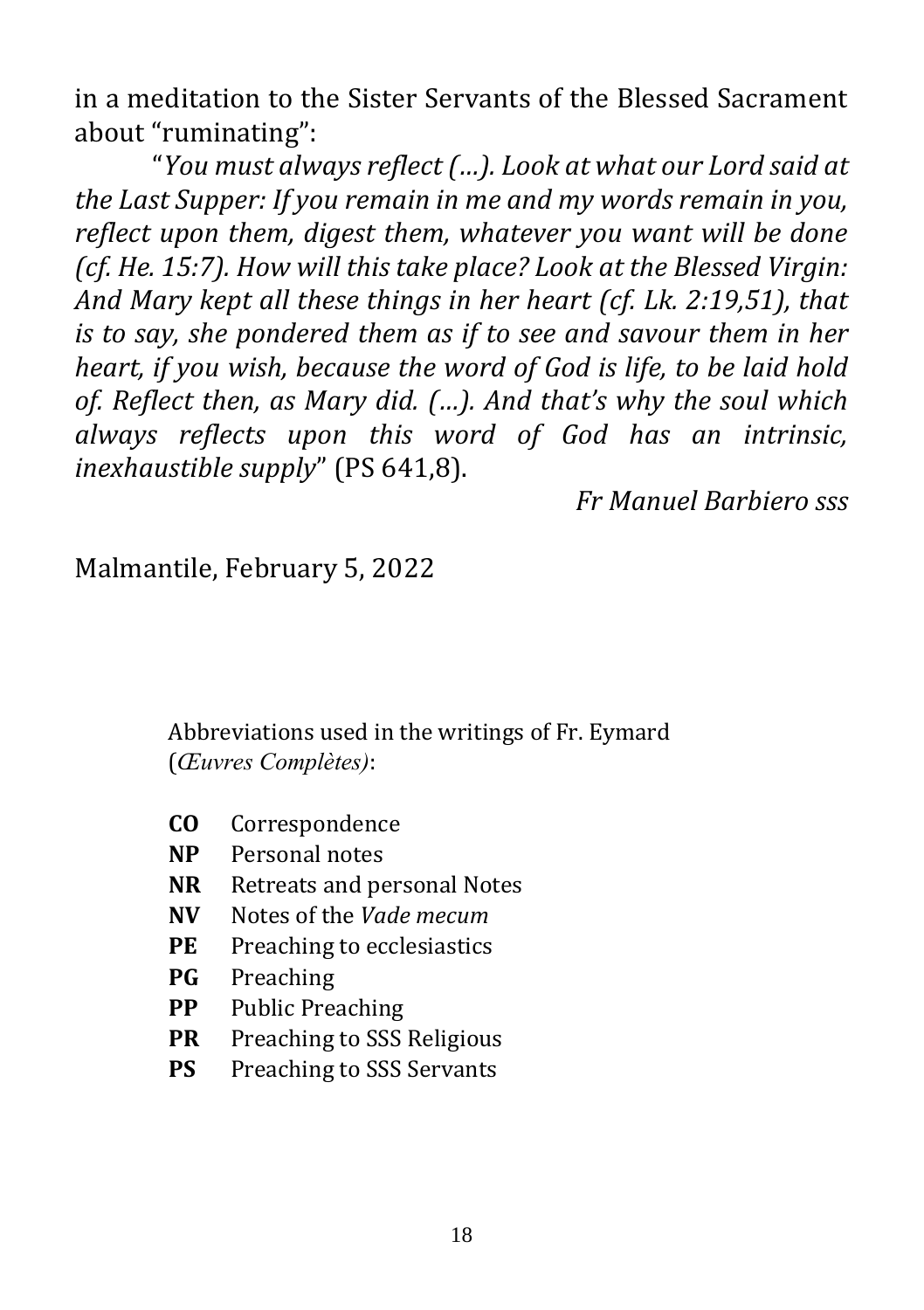## **The list of the most frequent biblical references**

Of the 5.086 references in this index, 101 references, namely 2%, by themselves alone total 4.061 quotations, or 23% of the 17.830 biblical quotations of the body. Here are the references that appear most often (more than 50 times):

1) 178 times Ga 2:20: "It is no longer I, but Christ living in me […] He loved me and gave himself for me."

2) 139 times Mt 11:29: "Shoulder my yoke and learn from me, for I am gentle and humble in heart, and you will find rest for your souls."

3) 95 times Jn 14:6: "I am the Way; I am Truth and Life. No one can come to the Father except through me."

4) 94 times Col 3:3: "You have died, and now the life you have is hidden with Christ in God."

5) 89 times Jn 15:5: "I am the vine, you are the branches. Whoever remains in me, with me in him, bears fruit in plenty; for cut off from me you can do nothing."

6) 83 times Mt 16:24: "If anyone wants to be a follower of mine, let him renounce himself and take up his cross and follow me."

7) 80 times Mt 28:20: "[…] teach them to observe all the commands I gave you. And look, I am with you always; yes, to the end of time."

8) 77 times Jn 6:56: "Whoever eats my flesh and drinks my blood lives in me and I live in that person."

9) 74 times Mt 11:28: "Come to me, all you who labour and are overburdened, and I will give you rest."

10) 74 times Lc 12:49: "I have come to bring fire to the earth, and how I wish it were blazing already!"

11) 64 times Mt 6:10: "Your kingdom come, your will be done, on earth as in heaven."

12) 63 times Jn 6:57: "As the living Father sent me and I draw life from the Father, so whoever eats me will also draw life from me."

13) 59 times Ph 2:7: "[Christ Jesus] emptied himself, taking the form of a slave. […]"